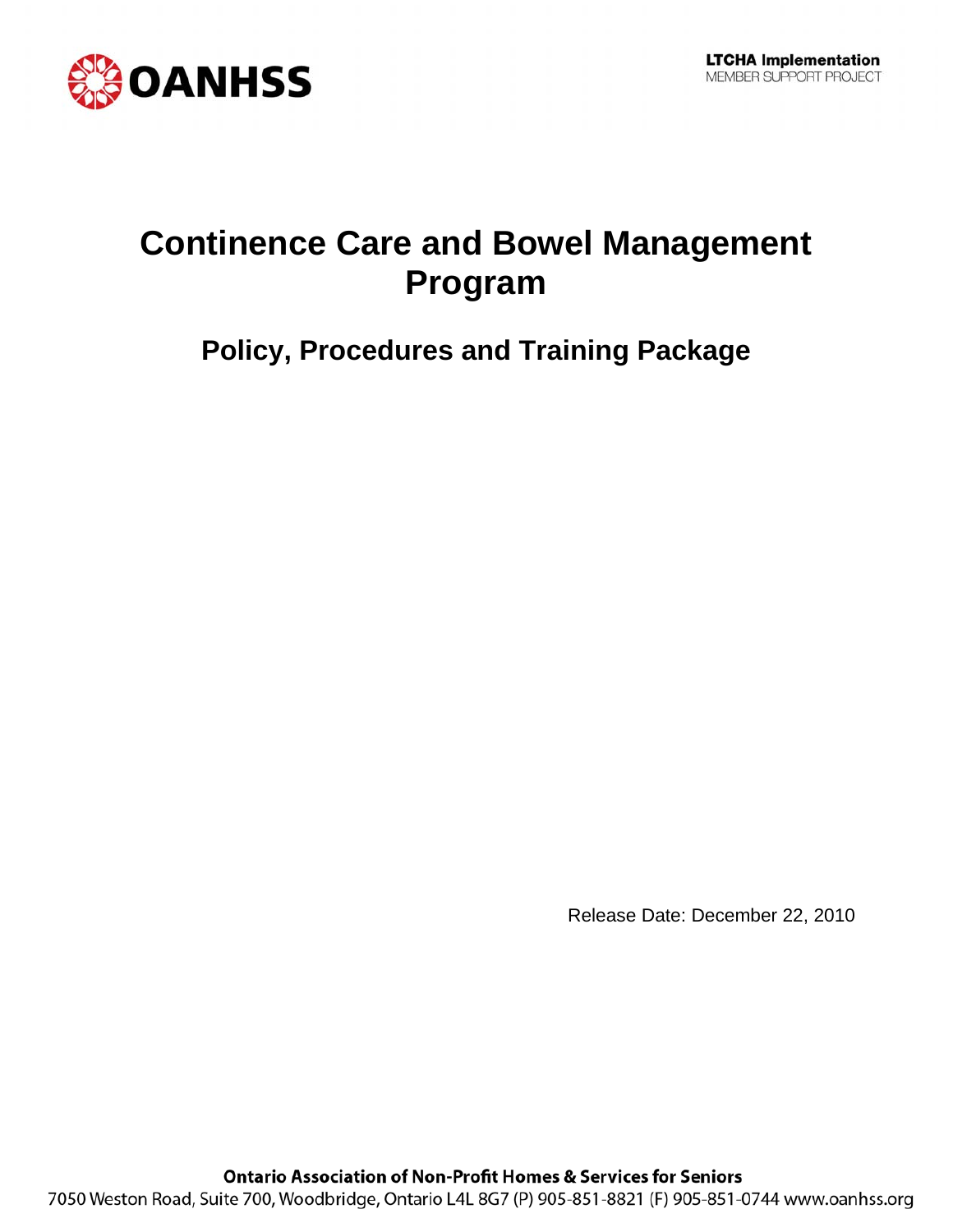#### **Disclaimer**

*The Ontario Association of Non-Profit Homes and Services for Seniors (OANHSS) Long-Term Care Homes Act (LTCHA) Implementation Member Support Project resources are confidential documents for OANHSS members only. Any review, retransmission, dissemination or other use of, or taking of any action in reliance upon this information, by persons or entities other than the intended recipients is prohibited without the approval of OANHSS.*

*The opinions expressed by the contributors to this work are their own and do not necessarily reflect the opinions or policies of OANHSS.*

*LTCHA Implementation Member Support Project resources are distributed for information purposes only. The Ontario Association of Non-Profit Homes and Services for Seniors is not engaged in rendering legal or other professional advice. If legal advice or other expert assistance is required, the services of a professional should be sought.*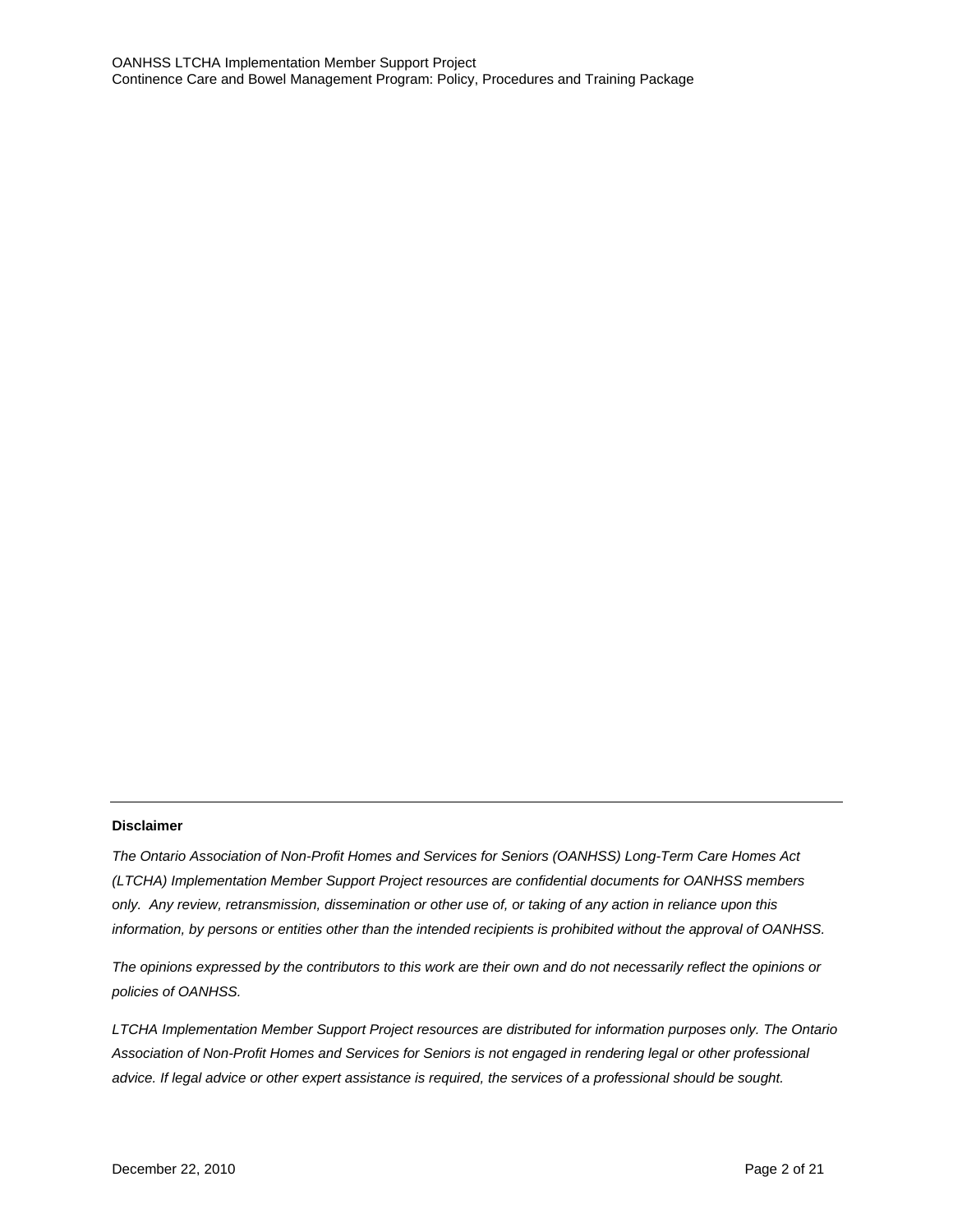## **TABLE OF CONTENTS**

| APPENDIX E: CONTINENCE CARE AND BOWEL MANAGEMENT PROGRAM TRAINING |  |
|-------------------------------------------------------------------|--|
|                                                                   |  |
| APPENDIX F: CONTINENCE CARE AND BOWEL MANAGEMENT PROGRAM TRAINING |  |
|                                                                   |  |
|                                                                   |  |
|                                                                   |  |
|                                                                   |  |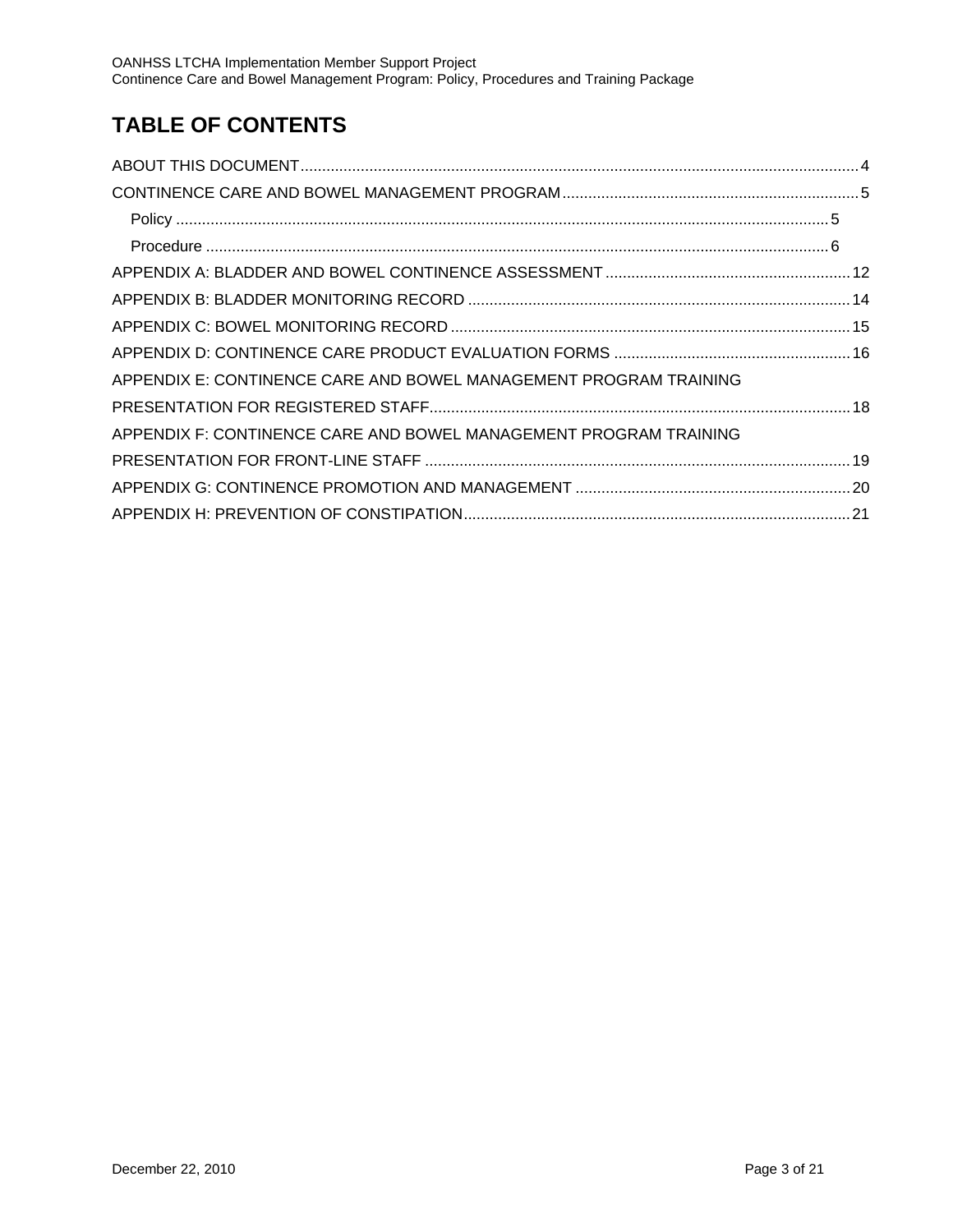## **ABOUT THIS DOCUMENT**

The development and implementation of an interdisciplinary program for Continence Care and Bowel Management is a requirement of Regulation 51 of the *Long-Term Care Homes Act, 2007*  (LTCHA). This document contains sample program objectives, policy, procedures and staff training materials and tools that meet the minimum requirements of the LTCHA and regulation.

This package is intended to be used as a resource for OANHSS member homes to modify and customize, as appropriate. This material can also be used by homes to review their current policies and procedures and compare content. Please note: The project team have compiled these materials during the fall of 2010, and as a result, the information is based on the guidance available at this time. Members will need to regularly review the Ministry of Health and Long-Term Care (MOHLTC) Quality Inspection Program Mandatory and Triggered Protocols to ensure that internal policies and procedures align to these compliance expectations.

Program Evaluation: As described in the regulation, core clinical programs must be evaluated and updated at least annually by Long Term Care Homes, in accordance with evidence-based practices and if there are none, in accordance with prevailing practices. **Note: a program evaluation approach is not included in this document**. However, OANHSS is planning to develop resource materials on the topic of integrative program evaluation approaches for its members in the near future.

## **Acknowledgements**

OANHSS gratefully acknowledges the contribution of written practices, resources and tools used in the development of this package from the following OANHSS Member Homes:

- Belmont House
- Registered Nurses Association of Ontario
- St. Demetrius -Ukrainian Canadian Care Centre
- The Perley and Rideau Veterans Health Centre

In addition, OANHSS gratefully acknowledges the following individual practitioners that have shared their presentations for distribution:

- Barbara Cowie (Cassel), RN, BScN, MN, GNC(C) Advanced Practice Nurse Nurse Continence Advisor West Park Healthcare Centre
- Heather Woodbeck, Regional Best Practice Guideline Coordinator for Long Term Care Northwestern Ontario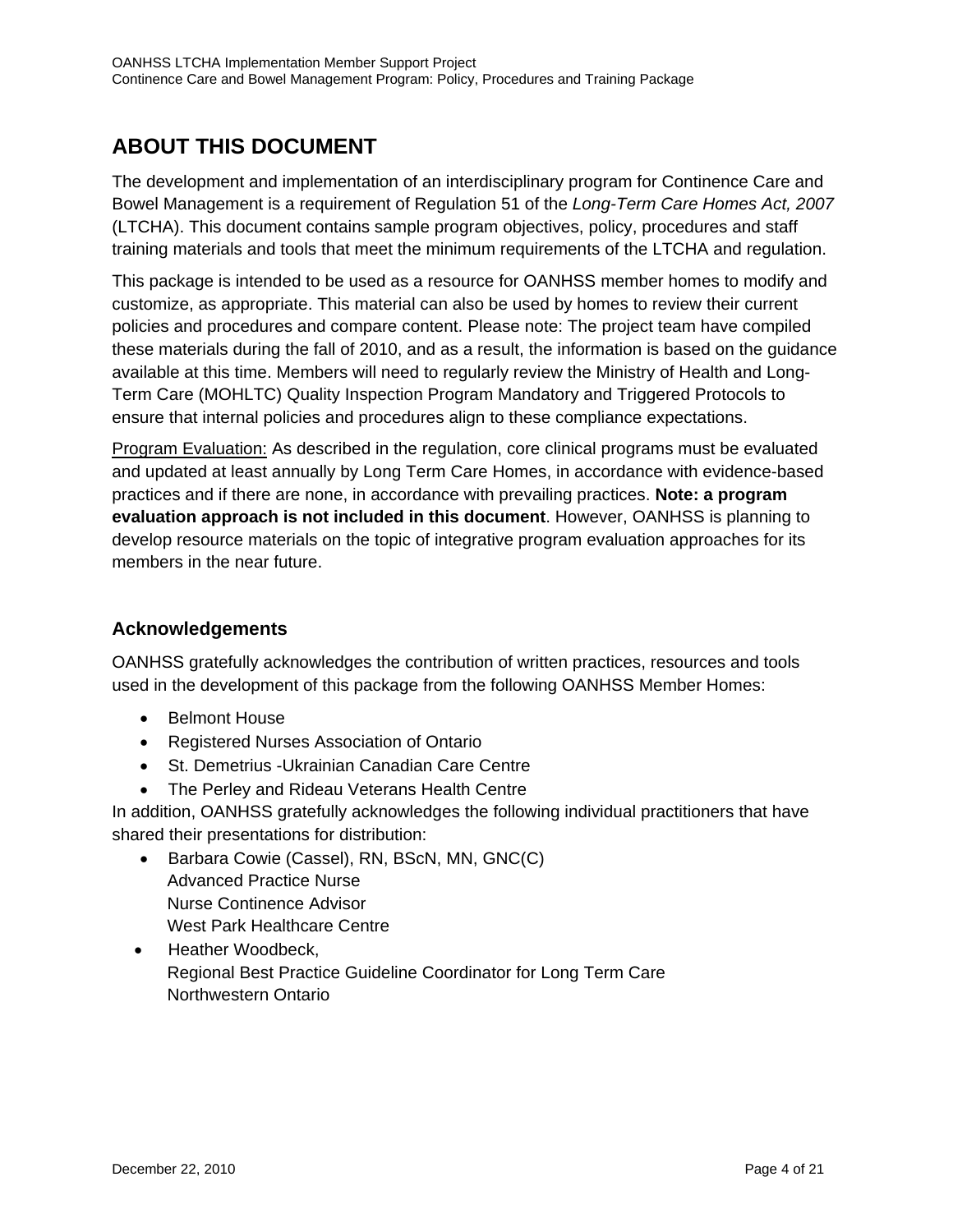## **CONTINENCE CARE AND BOWEL MANAGEMENT PROGRAM**

## **Purpose**

The purpose of the Continence Care and Bowel Management Program is to maintain an interdisciplinary team approach to continence care and bowel management, to facilitate improvement in bladder and bowel function in those who can improve, and to prevent deterioration of bladder/bowel function.

The interdisciplinary team plays a significant role in bladder and bowel management promoting open communication and monitoring the outcome of the program. Continence management includes assessment for incontinence, the promotion of continence, the proper use of continence-care products, appropriate toileting routines, and the evaluation of each resident's care plan to ensure the continence program is being managed effectively.

### **Objectives**

- Address individual needs and preferences with respect to continence of the bladder and bowel and bowel management.
- Initiate best practice, appropriate strategies and interventions.
- Promote learning about best practice continence care.
- Monitor and evaluate resident outcomes and product effectiveness.

## *Policy*

An interdisciplinary, individualized continence care plan based on resident preferences and assessed needs will be developed for each resident to maximize independence, comfort and dignity and reviewed quarterly or after any change in condition which affects continence.

An annual evaluation of the residents' satisfaction with continence care products will be conducted and the results will guide the home when making purchasing decisions.

### **Definitions**

Constipation: The difficulty in passing stools or incomplete or infrequent passage of hard stools.

- Continence: The ability to control bladder or bowel function. In RAI-MDS 2.0, continent is defined as complete control. This includes the use of an indwelling catheter or ostomy device that does not leak urine or stool.
- Incontinence: The inability to control urination or defecation. In RAI-MDS 2.0, incontinent is defined as inadequate control of bowel or almost all of the time and for bladder, multiple daily episodes of incontinence.
- Toileting: The process of encouraging the resident to use some type of containment device in which to void or defecate. The containment device may be the toilet, commode, urinal, bedpan or some other type of receptacle but does not include briefs. Toileting is for the purpose of voiding and not for just changing briefs.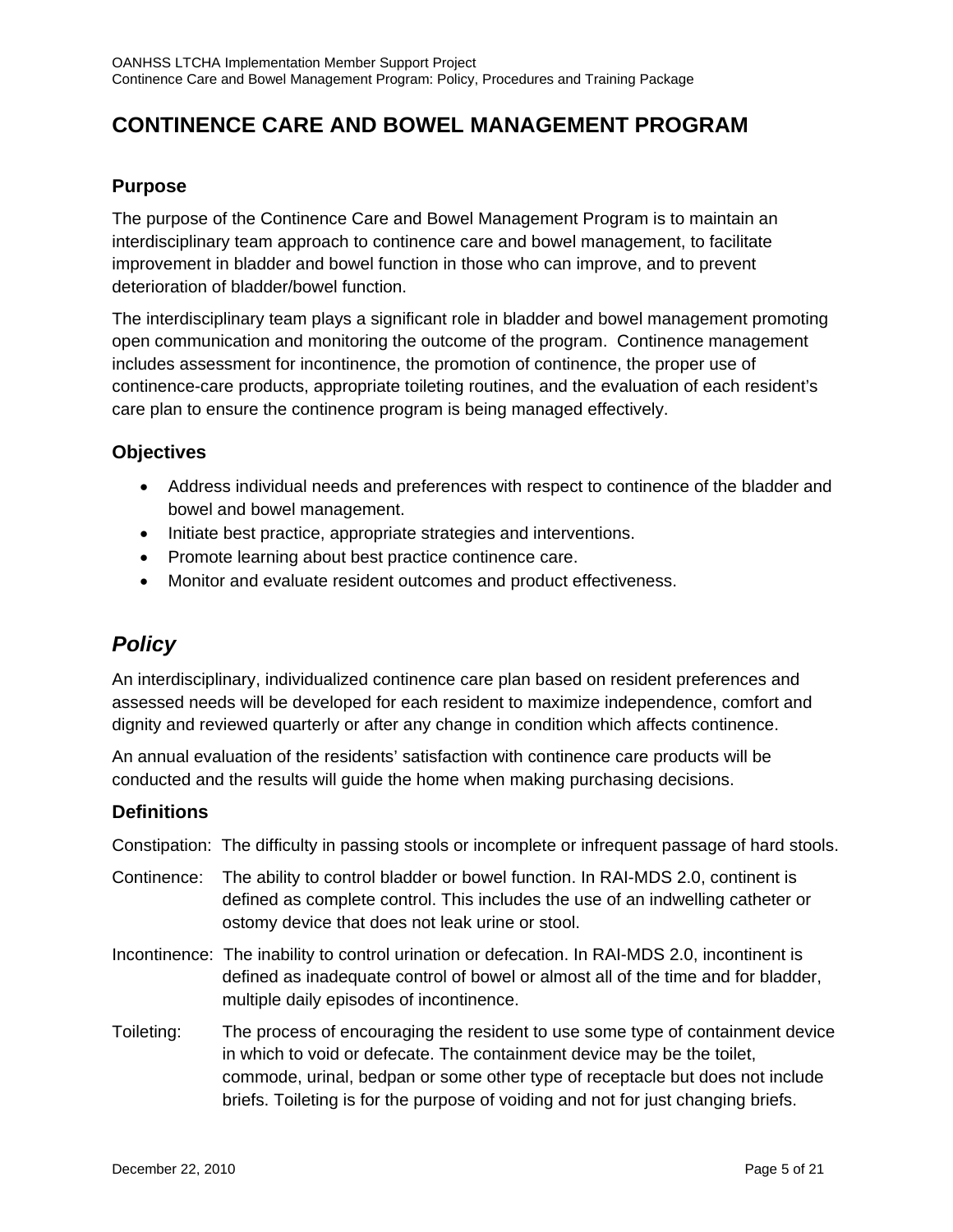| <b>Level of Continence</b> | <b>Bladder</b>                                        | <b>Bowel</b>                                    |
|----------------------------|-------------------------------------------------------|-------------------------------------------------|
| Continent                  | Complete control (including<br>prompted voiding)      | Complete control                                |
| <b>Usually Continent</b>   | Episodes occur once a week or<br>less                 | Episode occur less than once a<br>week          |
| Occasionally Incontinent   | Episode occur 2 or more times a<br>week but not daily | Episodes occur once a week                      |
| Frequently Incontinent     | Episodes occur daily, but some<br>control             | Episodes occur 2 or 3 times a<br>week           |
| Incontinent                | Episodes occur multiple times<br>daily                | Episodes occur all or almost all<br>of the time |

RAI-MDS 2.0 Canadian Version pg. 4-101

## **Types of Urinary Incontinence**

Stress Incontinence

- Loss of urine with a sudden increase in intra-abdominal pressure (e.g. coughing, sneezing, exercise).
- Most common in women
- Sometimes occurs in men following prostate surgery.

### Urge Incontinence

- Overactive bladder
- Loss of urine with a strong unstoppable urge to urinate usually associated with frequent urination during the day and night.
- Common in women and men sometimes referred to as an overactive bladder.

Overflow Incontinence

- Bladder is full at all times and leaks at any time, day or night.
- Usually associated with symptoms of slow stream and difficulty urinating.
- More common in men as a result of enlarged prostate gland.

Functional Incontinence

• Resident either has experienced a decreased mental ability (e.g. Alzheimer's disease) or decreased physical ability (e.g. arthritis), and is unable to make it to the bathroom on time.

## *Procedure*

The following section outlines the interdisciplinary team's approach to roles and activities for continence care and bowel management. Roles and functions assigned may vary across homes due to availability of these resources. These steps are samples that homes may use as a guide for their specific program procedures.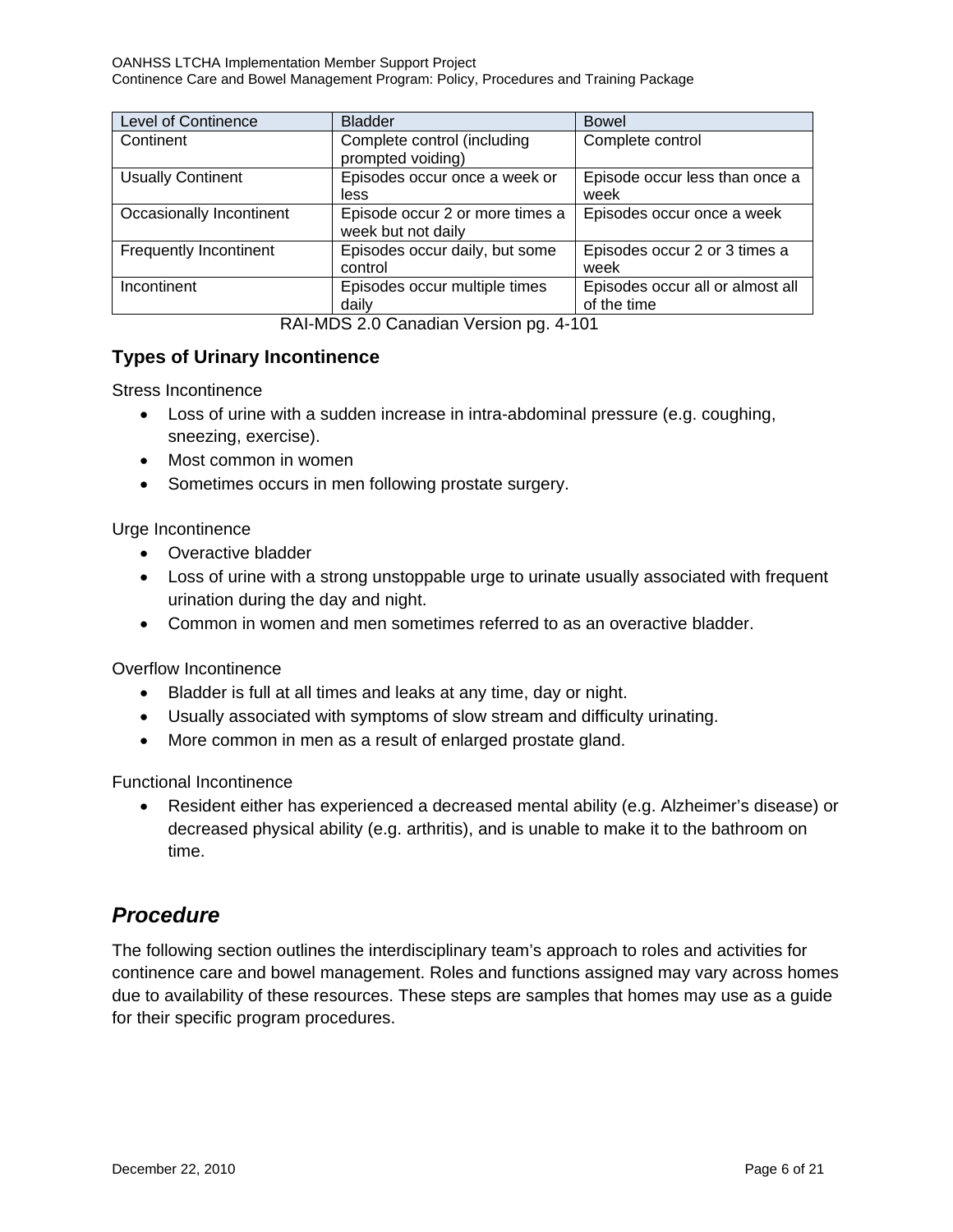### **Assessment**

Registered Nursing Staff:

- 1. Collaborate with resident/Substitute Decision Maker (SDM) and family and interdisciplinary team to conduct a bowel and bladder continence assessment utilizing a clinically appropriate instrument (Appendix A: Bladder and Bowel Continence Assessment).
	- on admission
	- quarterly (according to the RAI-MDS 2.0 schedule)
	- after any change in condition that may affect bladder or bowel continence.
- 2. The assessment must include identification of causal factors (e.g. recurrent urinary tract infections), patterns (e.g. daytime/night time urinary incontinence, constipation), type of incontinence (e.g. urinary-stress, urge, overflow or functional), medications (e.g. diuretics) and potential to restore function (e.g. prompted voiding, bedside commode, incontinent product) and identify type and frequency of physical assistance necessary to facilitate toileting.
- 3. Initiate a voiding monitoring record that includes fluid intake, urine voided, incontinence episodes. Complete for a 7 day period to establish the resident's individual voiding pattern and monitor trends (Appendix B: Bladder Monitoring Record).
- 4. Initiate a bowel monitoring record that includes consistency, size and incontinence episodes. Complete for a 7 day period to establish the resident's individual bowel pattern and monitor trends (Appendix C: Bowel Monitoring Record).
- 5. Initiate a written plan of care within 24 hours of admission based on resident's assessed voiding/elimination patterns and considering:
	- Quantifiable, measurable objectives with reassessment timeframes.
	- Resident choices and preferences.
	- Outcomes of resident assessment (e.g. resident continent/incontinent, resident requires assistance to toilet).
	- Interventions with clear instructions to quide the provision of care, services and treatment (e.g. the times the resident is to be toileted, what equipment to use (bedpan, commode, etc.), what incontinent product to use).
	- Number of staff required to safely toilet resident.
- 6. Complete the care plan within 21 days after admission in collaboration with the interdisciplinary team and continue to update and adjust the care plan based on the RAI-MDS 2.0 assessment (cognitive patterns B1-B6, physical functioning and structure problems G1b (transfer), G1i (toilet use), G6 (modes of transfer), continence in last 14 days (H1a-H4), urinary tract infection (12k), insufficient fluid (J1d), diuretic (O4e) and abnormal lab values (P9). The care plan must include a scheduled toileting plan. This is a documented care plan intervention, with scheduled times each day, whereby staff take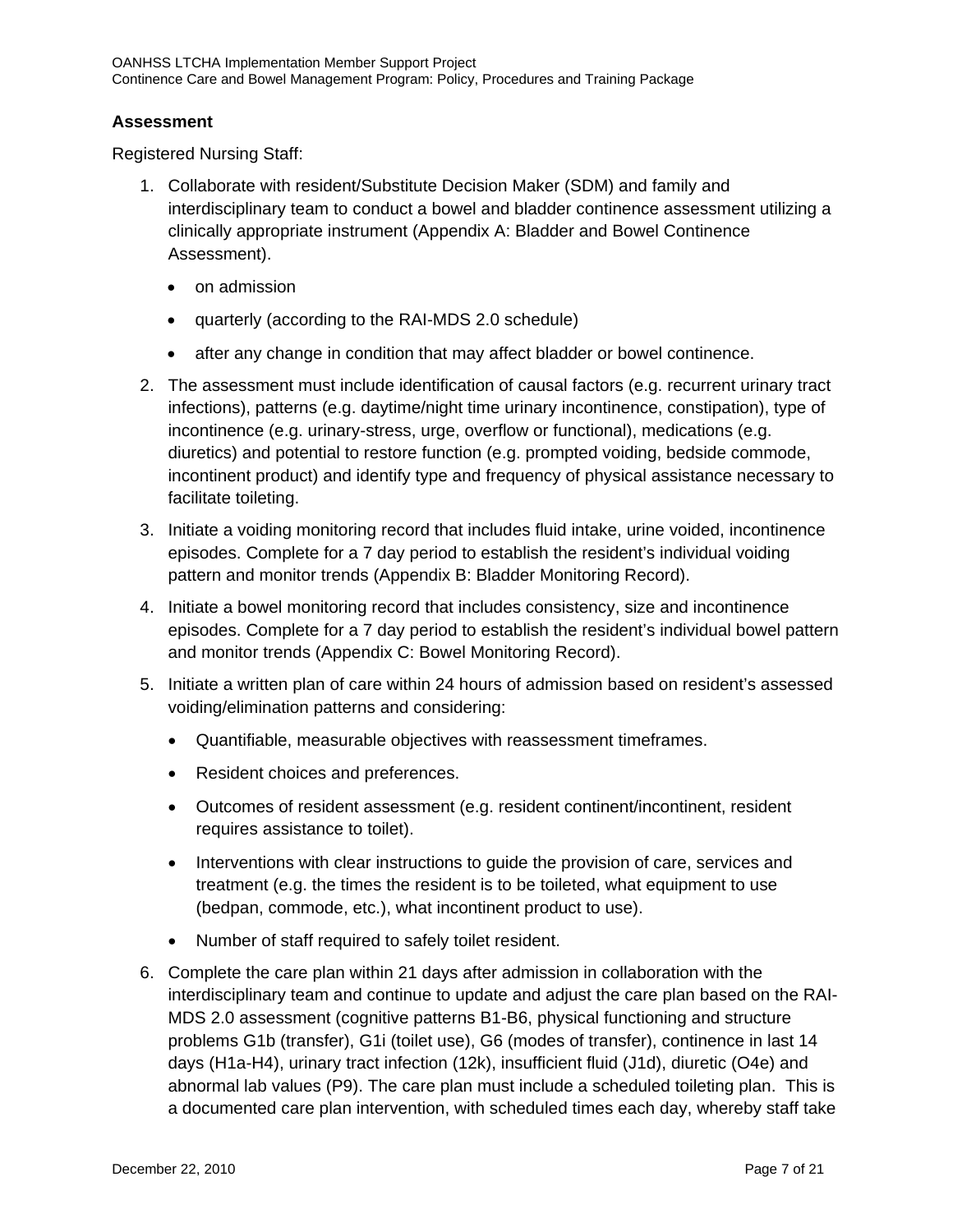the resident to the toilet, give the resident a urinal or bed pan, or remind the resident to go to the toilet. It includes habit training and/or prompted voiding.

- 7. Obtain informed consent for treatment when establishing the initial care plan and making changes to the care plan from the resident / SDM.
- 8. Implement strategies to effectively manage incontinence and constipation (prompted voiding, Kegal exercises, fluid intake changes, caffeine reduction, intermittent catheterization, incontinent product, medication review, stool softeners, bowel routines, etc.).
- 9. Ensure that residents are provided with a range of continence care products that:
	- are based on their individual assessed needs.
	- properly fit the residents.
	- promote resident comfort, ease of use, dignity and good skin integrity.
	- promote continued independence wherever possible.
	- are appropriate for the time of day, and for the individual resident's type of incontinence.
- 10. Document the effectiveness of the interventions.
- 11. Monitor and evaluate the care plan at least quarterly and more frequently as required based on the resident's condition in collaboration with the interdisciplinary team. If the interventions have not been effective, initiate alternative approaches and update the care plan as necessary.
- 12. Implement restorative activities (e.g. transfers, mobility) in relation to continence care as appropriate. The ability of residents with a cognitive impairment to be continent may be impacted by:
	- ability to follow and understand prompts or cues.
	- ability to interact with others.
	- ability to complete self-care tasks.
	- social awareness.
- 13. Communicate to the team and the resident/SDM whenever there is a significant change to the care plan regarding continence care and bowel management on an ongoing basis and annually at the care conference.

Health Care Aide/Personal Support Worker:

- 1. Follow the care plan for continence care interventions. (Note: continence care products are not used as an alternative to providing assistance to the toilet).
- 2. Complete the bowel and voiding monitoring record for 7 days.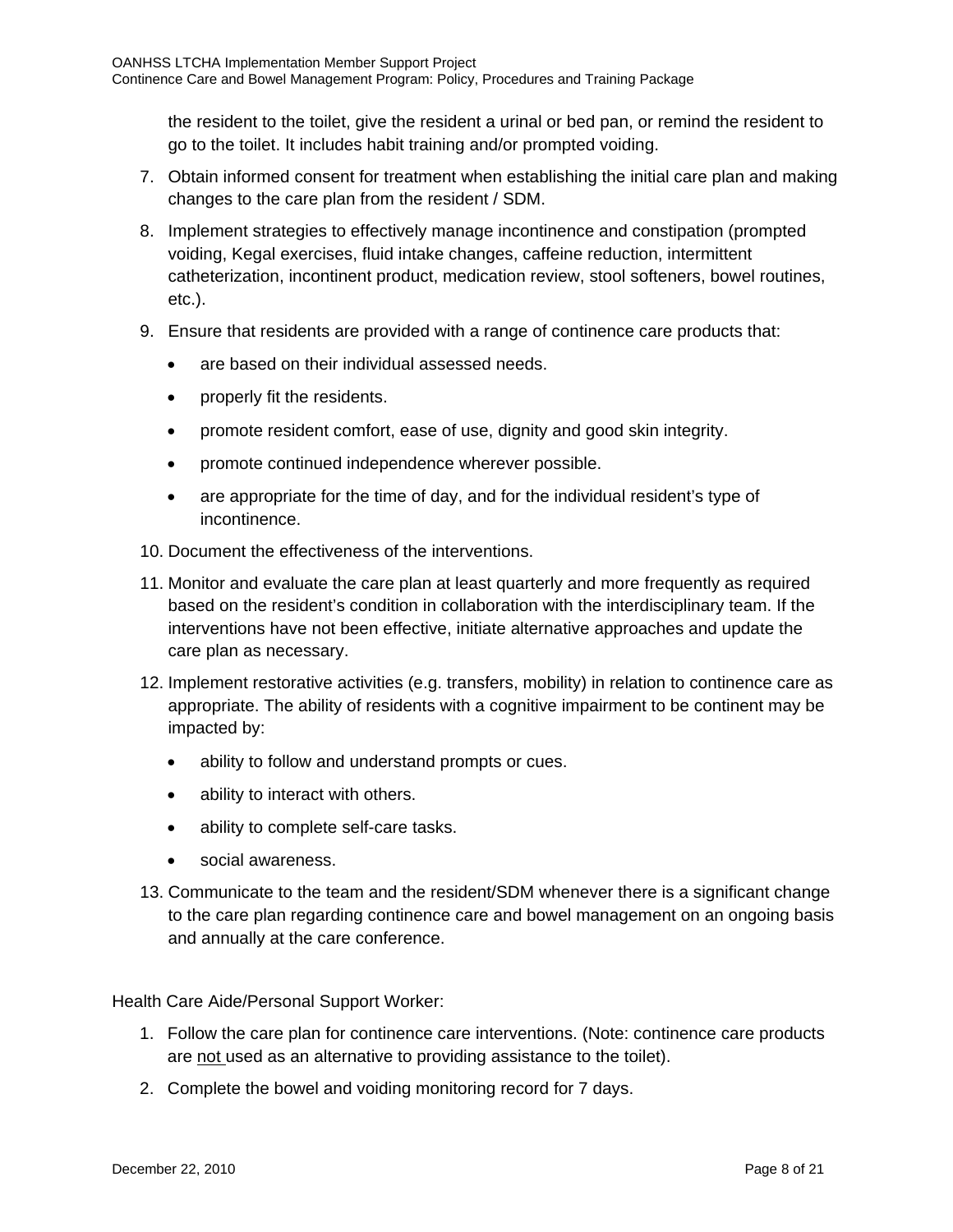- 3. Encourage fluid intake (make sure water is easily accessible and is offered frequently), document resident fluid intake and notify the registered staff if intake is less than < 1500 cc in 24 hours.
- 4. When toileting the resident, ensure wiping from front to back.
- 5. Do not use soap when providing person hygiene.
- 6. Offer trips to the washroom for residents who are unable to toilet independently.
- 7. Report any changes in the resident's bowel or bladder routines to the registered staff.
- 8. Document bladder and bowel functioning and report to the registered staff.

### Activation/Recreation:

- 1. Encourage exercise.
- 2. Encourage fluid intake and ensure that it is recorded.

### Dietician:

- 1. Assess each resident with reported incontinence for nutritional and hydration needs in relation to their level of incontinence.
- 2. Recommend adequate fluid and diet intake to reduce the possibility of constipation (e.g. bran/ground flax, oatmeal, whole wheat, green leafy vegetables, prunes/prune juice).

Physician/Pharmacist:

- 1. Review all medications in relation to voiding, diarrhea, constipation, or any other gastro intestinal side effects.
- 2. Ensure that medications are selected considering resident's continence status.
- 3. Consider development of a bowel routine to manage constipation.

Physiotherapist/Occupational Therapist:

- 1. Assess all residents with reported incontinence for inclusion in an exercise program to promote increased strength and balance, and to promote independent ambulation.
- 2. Assess all equipment and adaptive devices used by the resident, and provide or offer suggestions for adaptive equipment or devices, to promote independence of mobility.
- 3. Develop, implement and carry out therapeutic interventions for the assessed conditions (e.g. Kegal exercises).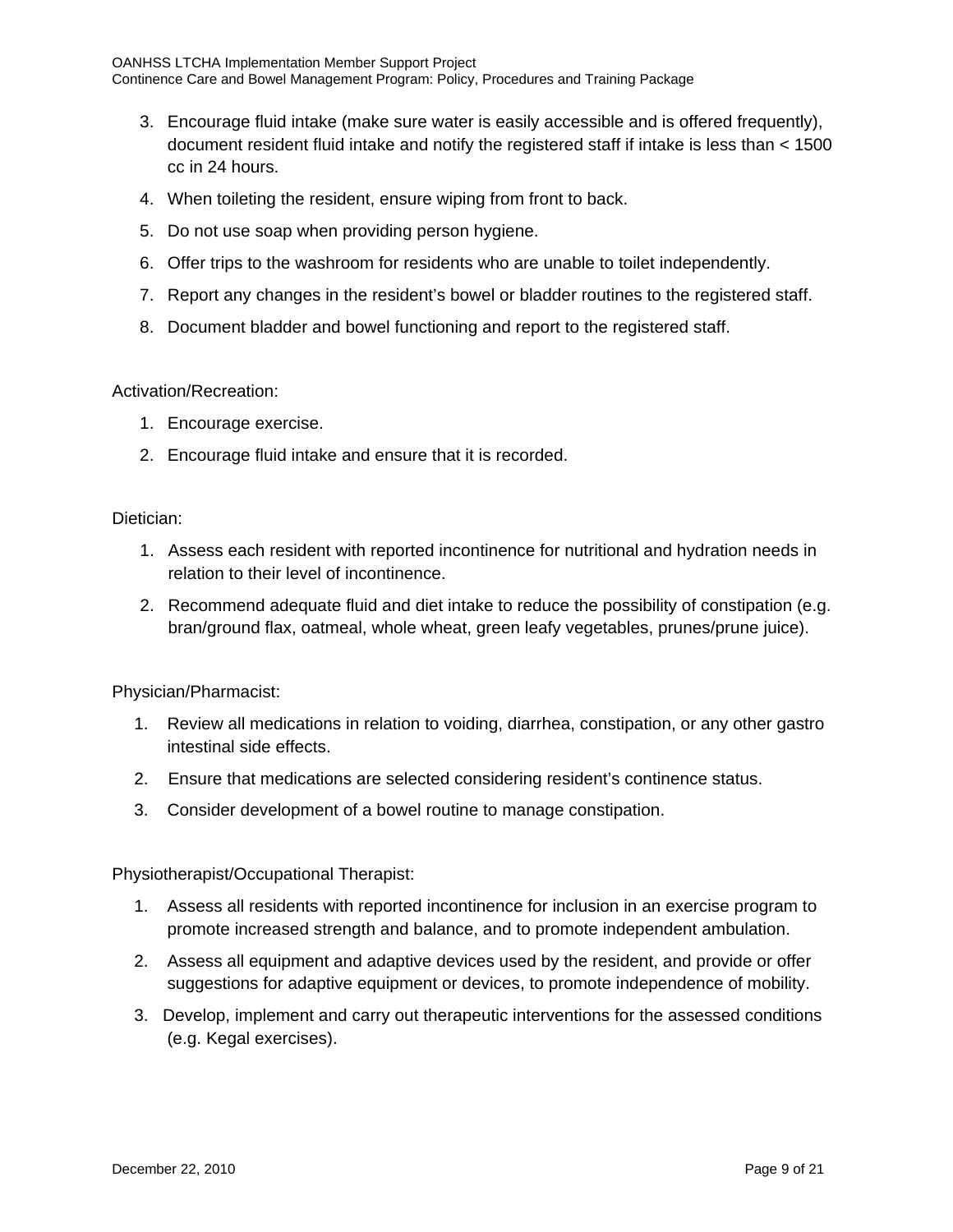Resident/SDM:

- 1. Attend the interdisciplinary care conference.
- 2. Work with staff for input into, support and evaluation of the plan of care and the effectiveness of the incontinence product.

Interdisciplinary Team:

- 1. Follow the interventions as outlined on the care plan.
- 2. Recognize and report resident verbalizations and behaviors indicative of constipation.
- 3. Report any changes in voiding or bowel patterns.
- 4. Share with team members resident interventions that are most effective for the resident.
- 5. Encourage maintenance/restorative/supportive care measures as supported through transfer, mobility approaches.
- 6. Support resident comfort and interests.

### **Monitor and Evaluate**

Registered Nursing Staff:

### Individual Resident

- 1. Monitor according to the care plan.
- 2. Continually monitor resident intake and bowel and bladder functioning.
- 3. Evaluate to determine if continence care strategies are effective. Consider whether changes to the care plan are required.

### Evaluate Annually

Annually evaluate the program and the effectiveness of the continence care and bowel management products (Appendix D: Continence Care Product Evaluation Forms). A written record will be kept of the program review and will include the name and relevant discipline of the individuals participating in the review, a summary of any changes arising from the review and an action plan outlining the timelines for the implementation of the changes.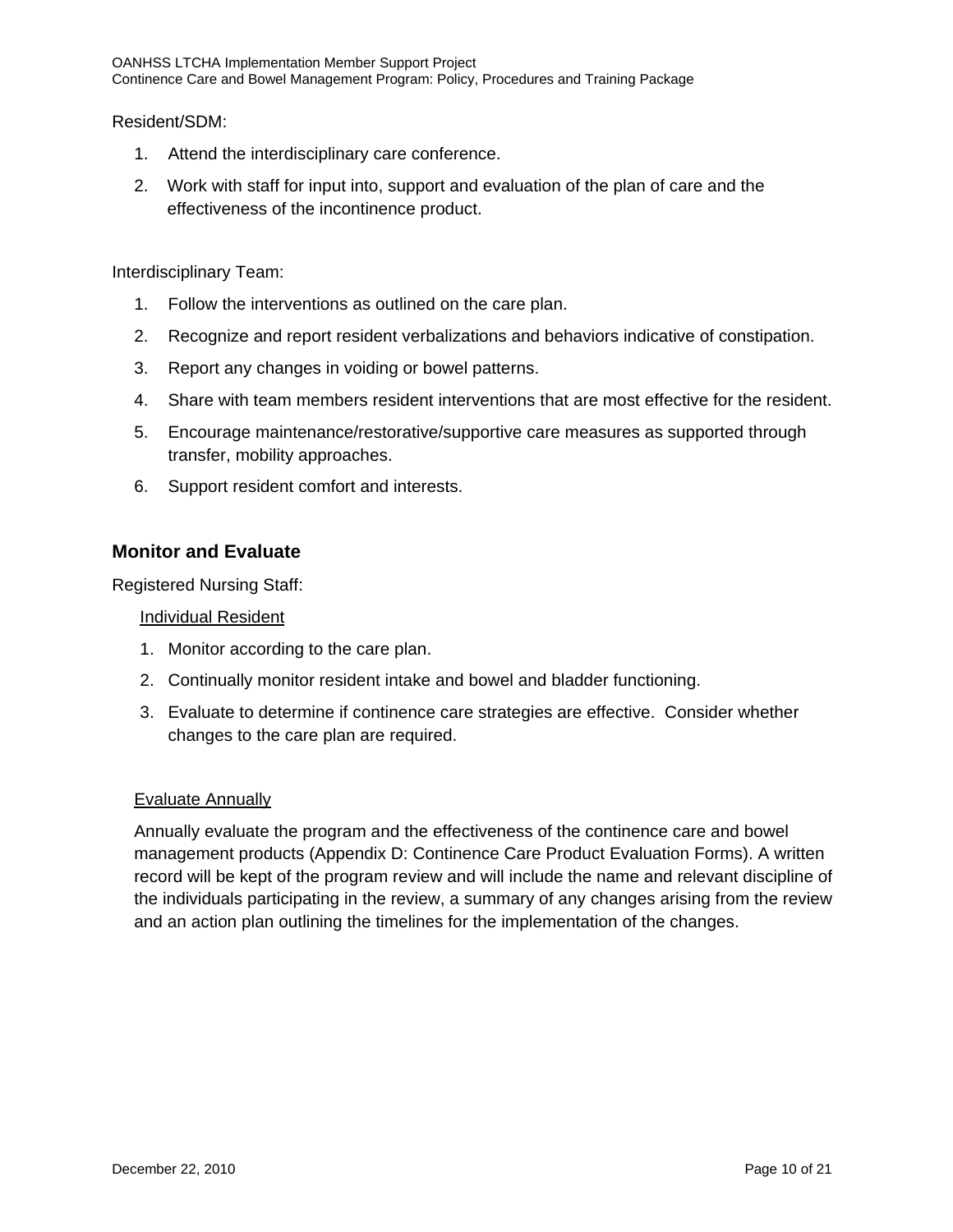## **Documentation and Parties Responsible**

The following table describes the various forms of documentation required and the parties responsible.

| <b>Documentation</b>                                                                                                                   | <b>Parties Responsible</b>                                                          |
|----------------------------------------------------------------------------------------------------------------------------------------|-------------------------------------------------------------------------------------|
| Informed consent                                                                                                                       | Physician, others to be determined                                                  |
| Written order(s)                                                                                                                       | Physician                                                                           |
| <b>Bladder and Bowel Continence</b><br>Assessment                                                                                      | Registered Staff in collaboration with<br>interdisciplinary team                    |
| <b>Bowel Monitoring Record</b>                                                                                                         | Direct Care Staff (HCA/PSW,<br>Activation/Recreation)                               |
| <b>Bladder Monitoring Record</b>                                                                                                       | Direct Care Staff (HCA/PSW,<br>Activation/Recreation)                               |
| MDS-RAI 2.0                                                                                                                            | Registered Nursing Staff for measureable<br>objectives and outcomes                 |
| Care plan                                                                                                                              | Registered Nursing Staff, Interdisciplinary Team                                    |
| Quarterly reassessment                                                                                                                 | Physician, Registered Nursing Staff in<br>collaboration with Interdisciplinary Team |
| Annual evaluation of the<br>effectiveness of the policy and<br>products and improvement<br>introduced resulting from the<br>evaluation | Multidisciplinary Team                                                              |
| Annual evaluation of the<br>effectiveness of the produce                                                                               | Resident, Family Members/SDM                                                        |

## **Staff Orientation and Training**

Orientation and training may include the following:

- 1. Continence Promotion and Management (Appendix E: Continence Care and Bowel Management Program Training Presentation for Registered Staff, Appendix F: Continence Care and Bowel Management Program Training Presentation for Front-line Staff, and Appendix G: Continence Promotion and Management).
- 2. Prevention of Constipation (Appendix H: Prevention of Constipation).
- 3. Other as deemed necessary by the home.

### **Staff Orientation**

Prior to assuming their job responsibilities, direct care staff must receive training on continence care and bowel management.

### **Training**

Direct care staff must receive annual retraining on continence care and bowel management.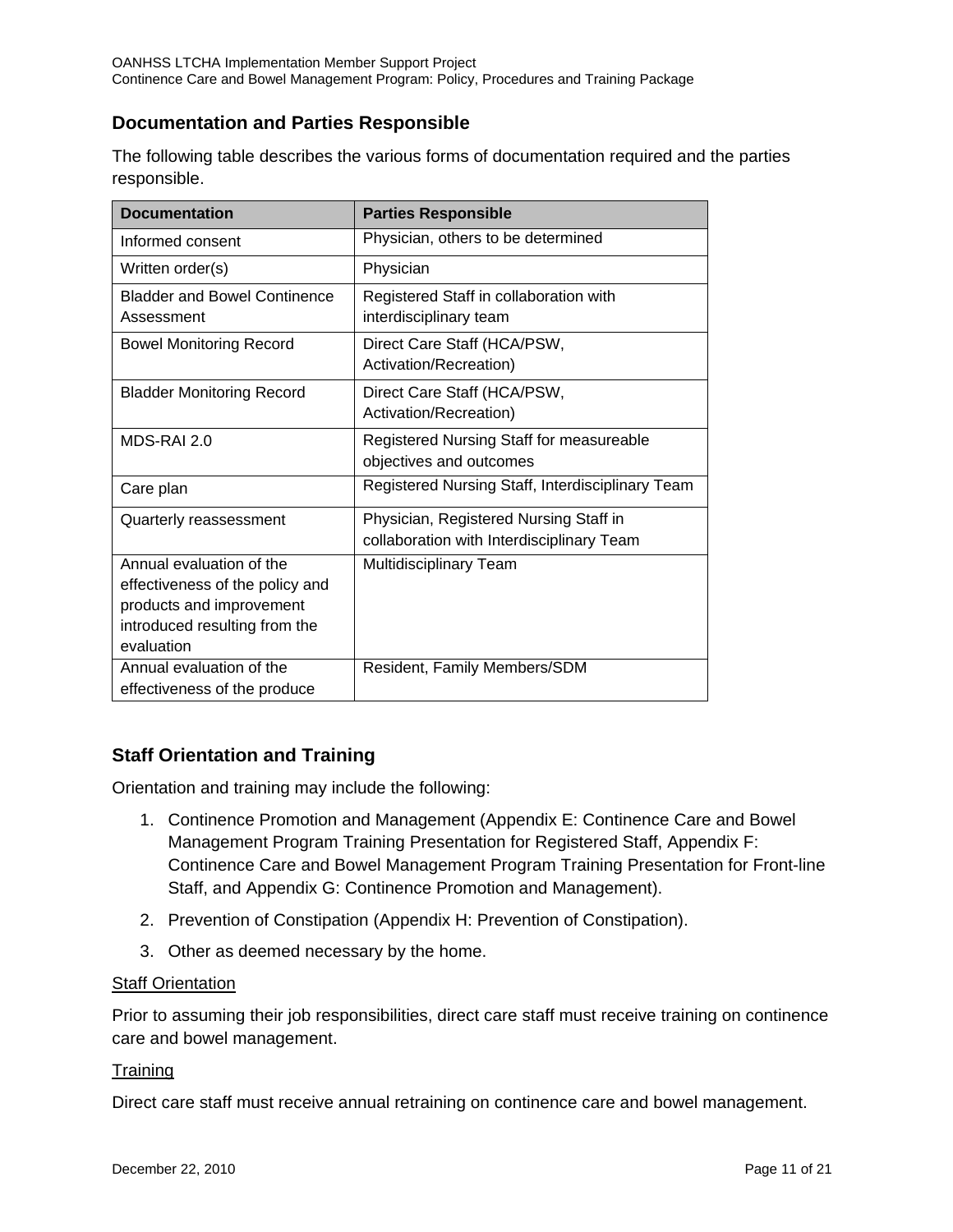## **APPENDIX A: BLADDER AND BOWEL CONTINENCE ASSESSMENT**

Date Assessment Initiated:

Information Source (please circle) – Resident, Family \_\_\_\_\_\_\_\_\_ Chart RN, RPN, PSW, other.

#### A..RELEVANT MEDICAL &/OR SURGICAL CONDITIONS

□ Previous G/U Surgery or Injury

 $\Box$  # of pregnancies\_\_\_complications

| (From Resident, Family, Chart) |                           |
|--------------------------------|---------------------------|
| $\Box$ Immobility Issues       | $\Box$ Cognitive Problems |

- Arthritis Dementia
- 
- $\Box$  Neurological Conditions  $\Box$  Genito-Urinary (GU) problems
- $\begin{tabular}{ll} $\Box$ Stroke/CVA$ & $\quad \Box$ Recurrent University Tract Infections \\ $\Box$ Parkinson's Disease & $\quad \Box$ Previous G/U Surgery or Injury \\ \end{tabular}$
- 
- $\Box$  Multiple Sclerosis  $\Box$  Prostate Problems<br> $\Box$  Spinal Cord Injury  $\Box$  # of pregnancies
- 
- $\Box$  organ prolapse  $\Box$  Gastro-Intestinal (GI) problems
- $\Box$  Medical Conditions  $\Box$  Chronic constipation
- Diabetes Diverticular disease

- $\Box$  Hypertension  $\Box$  Hemorrhoids/fissures  $\Box$  Hypothyroidism  $\Box$  Previous colon surger
	- $\Box$  Previous colon surgery
- $\Box$  Heart Problems  $\Box$  Irritable bowel syndrome

#### B. MEDICATIONS

| See over                                   | Y | Comments |
|--------------------------------------------|---|----------|
| Antacids with aluminum                     |   |          |
| Analgesics/NSAIDS                          |   |          |
| Anticholinergic/Antispasmodic/Anti-emetics |   |          |
| Antidepressants                            |   |          |
| <b>Antihistamines</b>                      |   |          |
| Anti-hypertensives                         |   |          |
| Anti-Parkinson agents                      |   |          |
| Anti-psychotics                            |   |          |
| <b>Calcium Channel Blockers</b>            |   |          |
| Cholinergic                                |   |          |
| Diuretic                                   |   |          |
| Histamine-2 blockers                       |   |          |
| Iron supplements                           |   |          |
| Laxatives/fibre supplement                 |   |          |
| Narcotic analgesic                         |   |          |
| Sedative/hypnotic                          |   |          |
| Other                                      |   |          |

#### C. URINARY CONTINENCE HISTORY

| Urinary      | Urinary         | No daytime UI                                                                         |
|--------------|-----------------|---------------------------------------------------------------------------------------|
| Incontinence | Incontinence    | Once a day or less                                                                    |
|              | Frequency       | 1-2 times a day                                                                       |
|              | and Timing      | 3 times a day                                                                         |
|              |                 | Nighttime only                                                                        |
|              |                 | Both day and night UI                                                                 |
|              | Urinary         | <b>Entire Bladder Contents:</b>                                                       |
|              | Incontinence    | Small volume leaks, leaks, drips, spurts                                              |
|              | (UI) Volume     | Continuous bladder leakage                                                            |
|              |                 | Unable to determine                                                                   |
| Urinary      | Onset           | Sudden                                                                                |
| Incontinence |                 | Gradual                                                                               |
| History      | Duration        | $<$ 6 months                                                                          |
|              |                 | $\Box$ 6 months $-1$ year                                                             |
|              |                 | $> 1$ year                                                                            |
|              |                 | Unknown                                                                               |
|              | Symptoms        | Worsening                                                                             |
|              | over the past 6 | Stable                                                                                |
|              | months          | Improving                                                                             |
|              |                 | Fluctuating                                                                           |
|              |                 | Unknown                                                                               |
|              |                 | Has a physician been consulted with above urinary problems? $\Box$ Yes<br>$\exists$ N |

Resident Name: Room Number: \_\_\_\_\_\_\_\_\_\_\_\_\_\_\_\_\_\_\_\_\_\_\_\_\_\_\_\_\_\_\_\_\_\_\_\_ Weight: \_\_\_\_\_\_\_\_\_\_\_\_\_ Height: \_\_\_\_\_\_\_\_\_\_\_\_\_\_\_\_

D. SYMPTOMS ASSOCIATED WITH URINARY INCONTINENCE

| Type of<br>Urinary | Symptoms                                     | Y | N | N/A | Total<br>number |
|--------------------|----------------------------------------------|---|---|-----|-----------------|
| Incontinence       |                                              |   |   |     | of              |
|                    |                                              |   |   |     | "ves"           |
|                    |                                              |   |   |     | answers         |
| <b>Stress UI</b>   | Leakage with cough, sneeze,                  |   |   |     |                 |
|                    | physical activity                            |   |   |     |                 |
|                    | UI in small amounts(drops,                   |   |   |     |                 |
|                    | spurts)                                      |   |   |     |                 |
|                    | UI during daytime only                       |   |   |     |                 |
|                    | Fecal incontinence may be                    |   |   |     |                 |
| Urge UI            | present<br>Strong uncontrolled urge prior to |   |   |     |                 |
|                    | UI                                           |   |   |     |                 |
|                    | UI moderate/large volume                     |   |   |     |                 |
|                    | (gush)                                       |   |   |     |                 |
|                    | Frequency of urination                       |   |   |     |                 |
|                    | Nocturnal $>$ 2 times                        |   |   |     |                 |
|                    | Nocturnal enuresis -                         |   |   |     |                 |
|                    | bedwetting                                   |   |   |     |                 |
| Overflow UI        | Difficulty starting urine stream             |   |   |     |                 |
|                    | or straining to void                         |   |   |     |                 |
|                    | Weak or stop/go stream                       |   |   |     |                 |
|                    | Post-void dribbling                          |   |   |     |                 |
|                    | Prolonged voiding                            |   |   |     |                 |
|                    | Fullness after voiding                       |   |   |     |                 |
|                    | Suprapubic pressure and                      |   |   |     |                 |
|                    | pain                                         |   |   |     |                 |
|                    | Spurt of urine with movement                 |   |   |     |                 |
| Functional UI      | Limited mobility                             |   |   |     |                 |
|                    | Requires assistance with                     |   |   |     |                 |
|                    | toileting                                    |   |   |     |                 |
|                    | Assistive aids/devices required              |   |   |     |                 |
|                    | (e.g., mechanical lift, 1-2 staff to         |   |   |     |                 |
|                    | assist, high seat, commode,                  |   |   |     |                 |
|                    | support bars, hand rail, etc.)               |   |   |     |                 |
|                    | Unable to get to the toilet on               |   |   |     |                 |
|                    | time/toilet too far                          |   |   |     |                 |
|                    | Can't hold urinal or sit on                  |   |   |     |                 |
|                    | toilet                                       |   |   |     |                 |
|                    | Can't reach /use call bell                   |   |   |     |                 |
|                    | Restraints or gerichair                      |   |   |     |                 |
|                    | Poor vision                                  |   |   |     |                 |
|                    | Altered mental status                        |   |   |     |                 |
|                    | Pain poorly managed                          |   |   |     |                 |
|                    | Can't manage clothing                        |   |   |     |                 |

\*Follow interventions for the type of urinary incontinence that has the most "yes" answers. Take note that mixed incontinence (feature of both stress and urge incontinence) may be possible and interventions should focus on both types of incontinence.

This Bladder and Bowel Assessment was originally developed by the Northwestern Ontario BPG Continence Initiative and has been revised by the Toronto BPG Working Group and Rainycrest BPG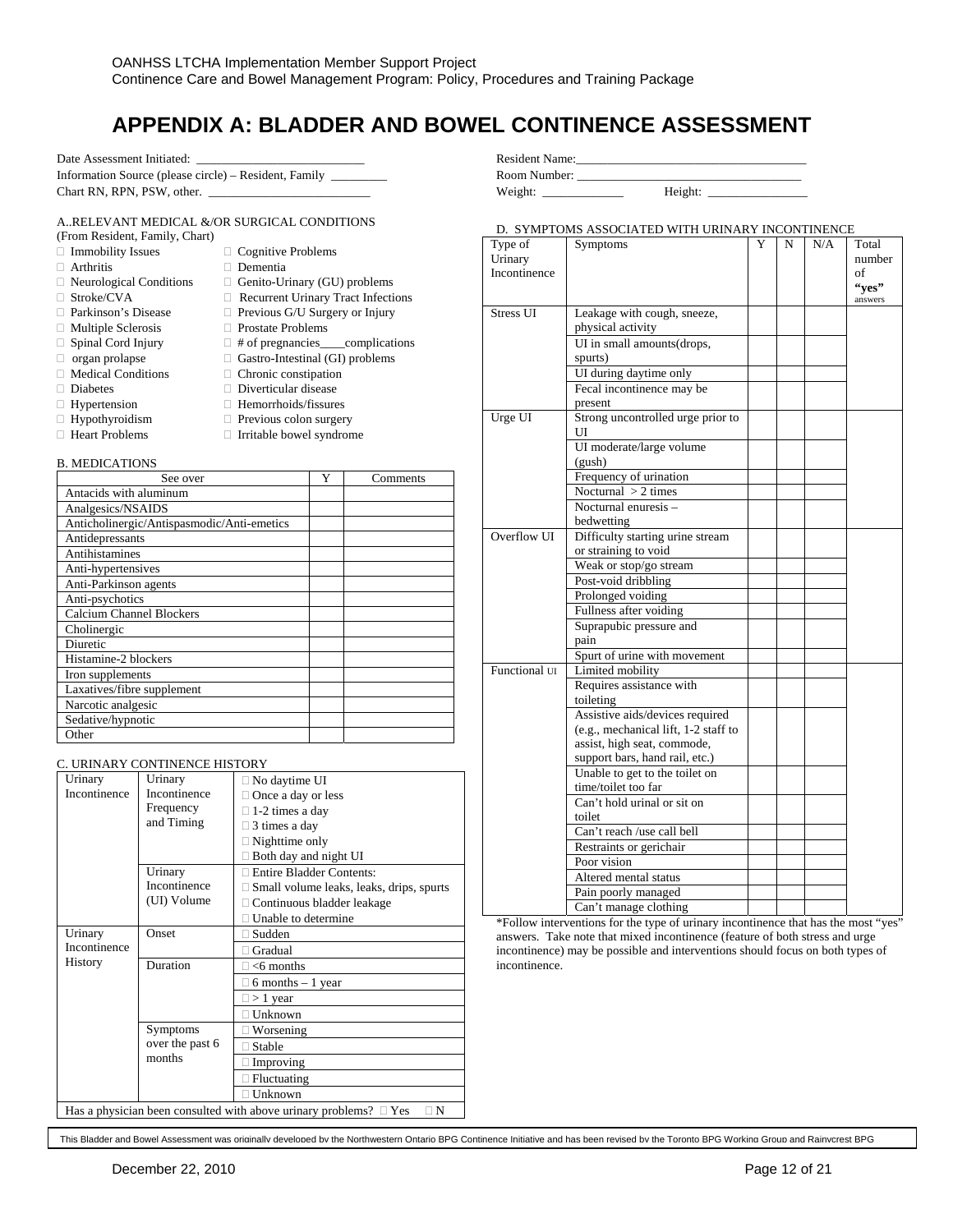#### OANHSS LTCHA Implementation Member Support Project Continence Care and Bowel Management Program: Policy, Procedures and Training Package

#### E. BOWEL CONTINENCE HISTORY

| <b>Bowel Pattern</b>                                                 | Comments                                                |  |
|----------------------------------------------------------------------|---------------------------------------------------------|--|
| $\Box$ Normal                                                        | Frequency:                                              |  |
| $\Box$ Constipation<br>⊺Diarrhea<br>$\Box$ Fecal incontinence        | Usual time<br>of day:                                   |  |
| $\Box$ Irritable bowel pattern<br>$\Box$ Impaction<br>Laxative use/  | Triggering<br>meal:                                     |  |
| $suppositories/enemas - type$<br>and frequency:                      | Nature & consistency:                                   |  |
| $\Box$ Other remedies used to help<br>with bowel movement            | Other factors that have<br>caused loss of bowel control |  |
| Has a physician been consulted with above bowel problems? $\Box$ Yes |                                                         |  |

#### F. MISCELLANEOUS RISK FACTORS

| Caffeine use            | Amount:      |
|-------------------------|--------------|
| (coffee/tea/colas)      | Frequency:   |
| $\Box$ Yes<br>$\Box$ No | Time of day: |
| Alcohol use             | Amount:      |
| $\Box$ Yes<br>$\Box$ No | Frequency:   |
|                         | Time of day: |
| Fibre intake            | Amount:      |
| $\Box$ Yes<br>$\Box$ No | Frequency:   |
|                         | Time of day: |
| Exercise                | Amount:      |
| $\Box$ Yes<br>$\Box$ No | Frequency:   |
|                         | Time of day: |

#### G. TOILETING PATTERN AND PRODUCT USE

|                        | Day            | Evening         | Night            |
|------------------------|----------------|-----------------|------------------|
| Toileting pattern      | $\Box$ Toilet  | $\Box$ Toilet   | $\sqcap$ Toilet  |
|                        | $\Box$ Commode | $\Box$ Commode  | $\sqcap$ Commode |
|                        | $\Box$ Urinal  | $\sqcap$ Urinal | $\exists$ Urinal |
|                        | Bed pan        | Bed pan         | $\Box$ Bed pan   |
| Frequency of Toileting |                |                 |                  |
| Identify type of pads, |                |                 |                  |
| briefs or other        |                |                 |                  |
| incontinent products   |                |                 |                  |
| worn including size    |                |                 |                  |

### H. ABILITIES

| Cognitive                                                                                                                         | N | Comments |
|-----------------------------------------------------------------------------------------------------------------------------------|---|----------|
| Aware of urge to void                                                                                                             |   |          |
| Aware of the urge to defecate                                                                                                     |   |          |
| Socially aware of appropriate place to pass<br>urine/stool                                                                        |   |          |
| Able to find the toilet                                                                                                           |   |          |
| Able to understand reminders or prompts                                                                                           |   |          |
| Aware of when wet and/or urine is being<br>passed                                                                                 |   |          |
| Motivated to be continent                                                                                                         |   |          |
| Preferences about toileting                                                                                                       |   |          |
| Aware of the risk factors related to not<br>emptying bladder and bowel completely and<br>regularly and the importance of doing so |   |          |

#### I. PHYSCIAL ASSESSMENT

| Voided Volume        |                    | Residual Urine                |              |
|----------------------|--------------------|-------------------------------|--------------|
| Send for $C & S$     | $\Box$ Yes         | Voiding Record Initiated      | $\sqcap$ Yes |
|                      | $\square$ No       |                               | $\square$ No |
| Perineum/Penis       | $\Box$ Intact      | <b>Bowel Record Initiated</b> | $\sqcap$ Yes |
|                      | $\Box$ Redness     |                               | $\Box$ No    |
|                      | $\Box$ Excoriation |                               |              |
|                      | $\Box$ Other       |                               |              |
| Unusual Urine        | $\Box$ Yes         | Discharge Post Voiding        | $\sqcap$ Yes |
| Odour                | $\Box$ No          |                               | $\square$ No |
| <b>Unusual Stool</b> | $\sqcap$ Yes       | Discharge Post BM             | $\sqcap$ Yes |
| Odour                | $\Box$ No          |                               | $\Box$ No    |

#### J. FLUID & FOOD INTAKE Obtain from initial bladder bowel record

| Fluid/food       | Type of fluid | Quanitity                           | Type of | Quantity |
|------------------|---------------|-------------------------------------|---------|----------|
| Intake in 24     |               | $(1 \text{ cup} = 250 \text{ mls})$ | food    |          |
| hours            |               |                                     |         |          |
| <b>Breakfast</b> |               |                                     |         |          |
| Mid am           |               |                                     |         |          |
| Lunch            |               |                                     |         |          |
| Mid pm           |               |                                     |         |          |
| Supper           |               |                                     |         |          |
| Evening          |               |                                     |         |          |
| Night            |               |                                     |         |          |
| Total            |               |                                     |         |          |

#### K. SUMMARY – CONTINENCE STATUS

|                                                            |                                     | <b>Bladder</b>              |                                         |  |  |  |
|------------------------------------------------------------|-------------------------------------|-----------------------------|-----------------------------------------|--|--|--|
| $\Box$ Continent                                           |                                     |                             |                                         |  |  |  |
| $\Box$ Incontinent:                                        | $\Box$ Stress UI                    | $\Box$ Urge UI              | $\Box$ Overflow UI $\Box$ Functional UI |  |  |  |
|                                                            |                                     |                             |                                         |  |  |  |
| □ Care Plan Initiated/Updated                              |                                     |                             | $\Box$ Voiding Record Initiated         |  |  |  |
| $\Box$ Referral required:                                  |                                     |                             |                                         |  |  |  |
| $\Box$ Dietition                                           | $\Box$ Physician                    | $\Box$ OT                   | $\Box$ PT                               |  |  |  |
| Treatment Options:                                         |                                     |                             |                                         |  |  |  |
| $\Box$ Prompted Voiding                                    |                                     |                             |                                         |  |  |  |
| $\Box$ Fluid Intake Changes                                |                                     |                             |                                         |  |  |  |
| □ Caffeine Reduction                                       |                                     |                             |                                         |  |  |  |
|                                                            | $\Box$ Intermittent Catheterization |                             |                                         |  |  |  |
| $\Box$ Bedside Commode                                     |                                     |                             |                                         |  |  |  |
| □ Personal Hygiene                                         |                                     |                             |                                         |  |  |  |
| □ Incontinent Product                                      |                                     |                             |                                         |  |  |  |
| $\Box$ Other                                               |                                     |                             |                                         |  |  |  |
|                                                            |                                     | Bowel                       |                                         |  |  |  |
| $\Box$ Continent                                           |                                     |                             |                                         |  |  |  |
| $\Box$ Incontinent                                         |                                     |                             |                                         |  |  |  |
|                                                            |                                     |                             |                                         |  |  |  |
| □ Care Plan Initiated/Updated                              |                                     |                             |                                         |  |  |  |
| □ Bowel Record Initiated                                   |                                     |                             |                                         |  |  |  |
| $\Box$ Referral required:                                  |                                     |                             |                                         |  |  |  |
| Dietition                                                  | $\Box$ Physician                    | <b>OT</b>                   | $\sqcap$ PT                             |  |  |  |
|                                                            |                                     | <b>Contributing Factors</b> |                                         |  |  |  |
| □ Urinary Tract Infection                                  |                                     |                             |                                         |  |  |  |
| $\Box$ Constipation                                        |                                     |                             |                                         |  |  |  |
| $\Box$ Weight                                              |                                     |                             |                                         |  |  |  |
| □ Cognitive - Mini Mental Status Examination (MMSE) Score: |                                     |                             |                                         |  |  |  |
| □ Fluid Intake                                             |                                     |                             |                                         |  |  |  |
| $\Box$ Medications                                         |                                     |                             |                                         |  |  |  |
| □ Environmental Factors                                    |                                     |                             |                                         |  |  |  |
| $\Box$ Caffeine Intake                                     |                                     |                             |                                         |  |  |  |
| □ Alcohol Intake                                           |                                     |                             |                                         |  |  |  |

- 
- $\Box$  <br> Mobility □ Other

### L. CONTINENCE PLAN

| Problems Identified   | Interventions |  |  |  |  |
|-----------------------|---------------|--|--|--|--|
|                       |               |  |  |  |  |
|                       |               |  |  |  |  |
|                       |               |  |  |  |  |
|                       |               |  |  |  |  |
|                       |               |  |  |  |  |
|                       |               |  |  |  |  |
|                       |               |  |  |  |  |
|                       |               |  |  |  |  |
|                       |               |  |  |  |  |
| Date of Assessment: _ |               |  |  |  |  |

Assessor: \_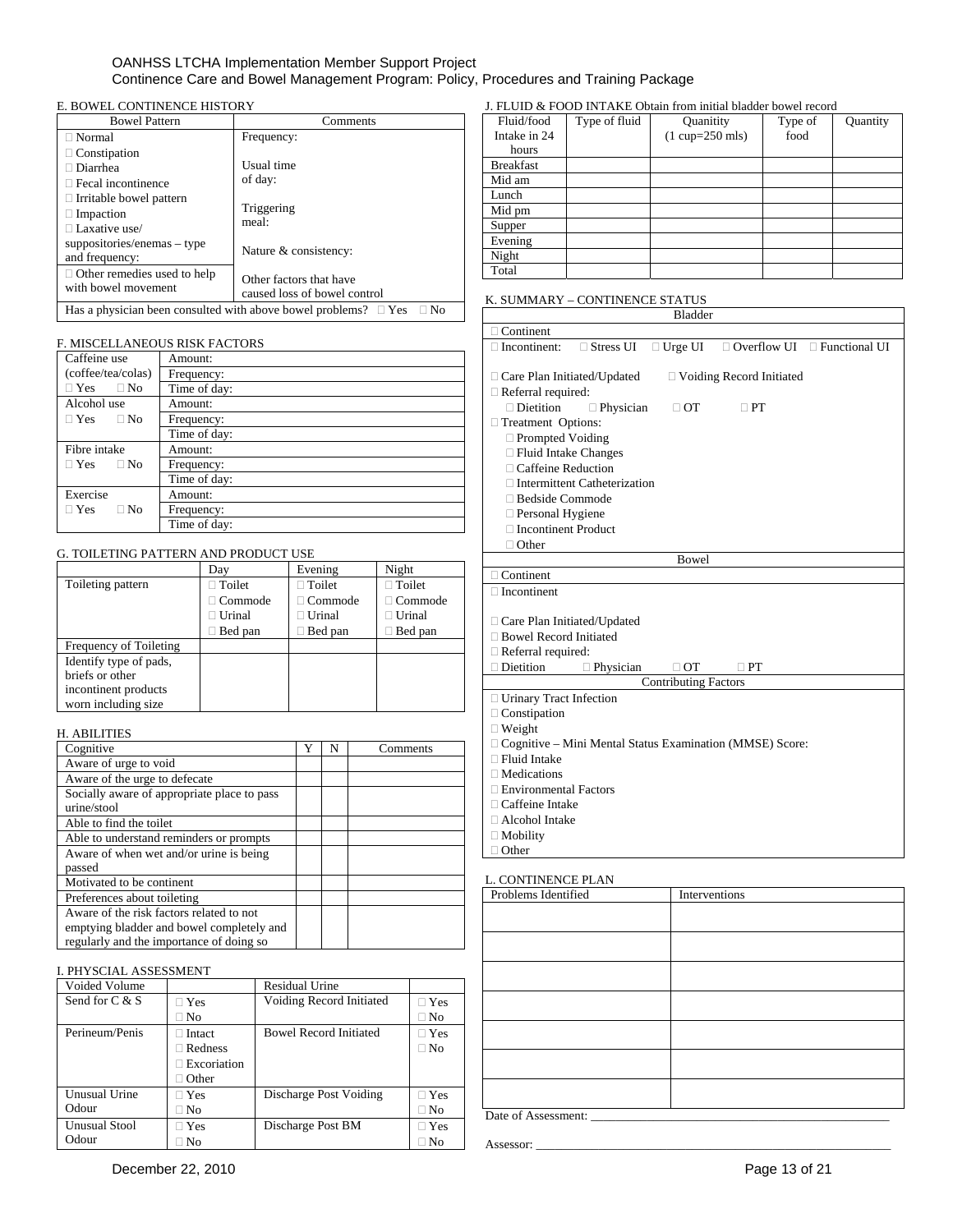## **APPENDIX B: BLADDER MONITORING RECORD**

For Appendix B: Bladder Monitoring Record, see attached spreadsheet (Microsoft Excel file) included in this package.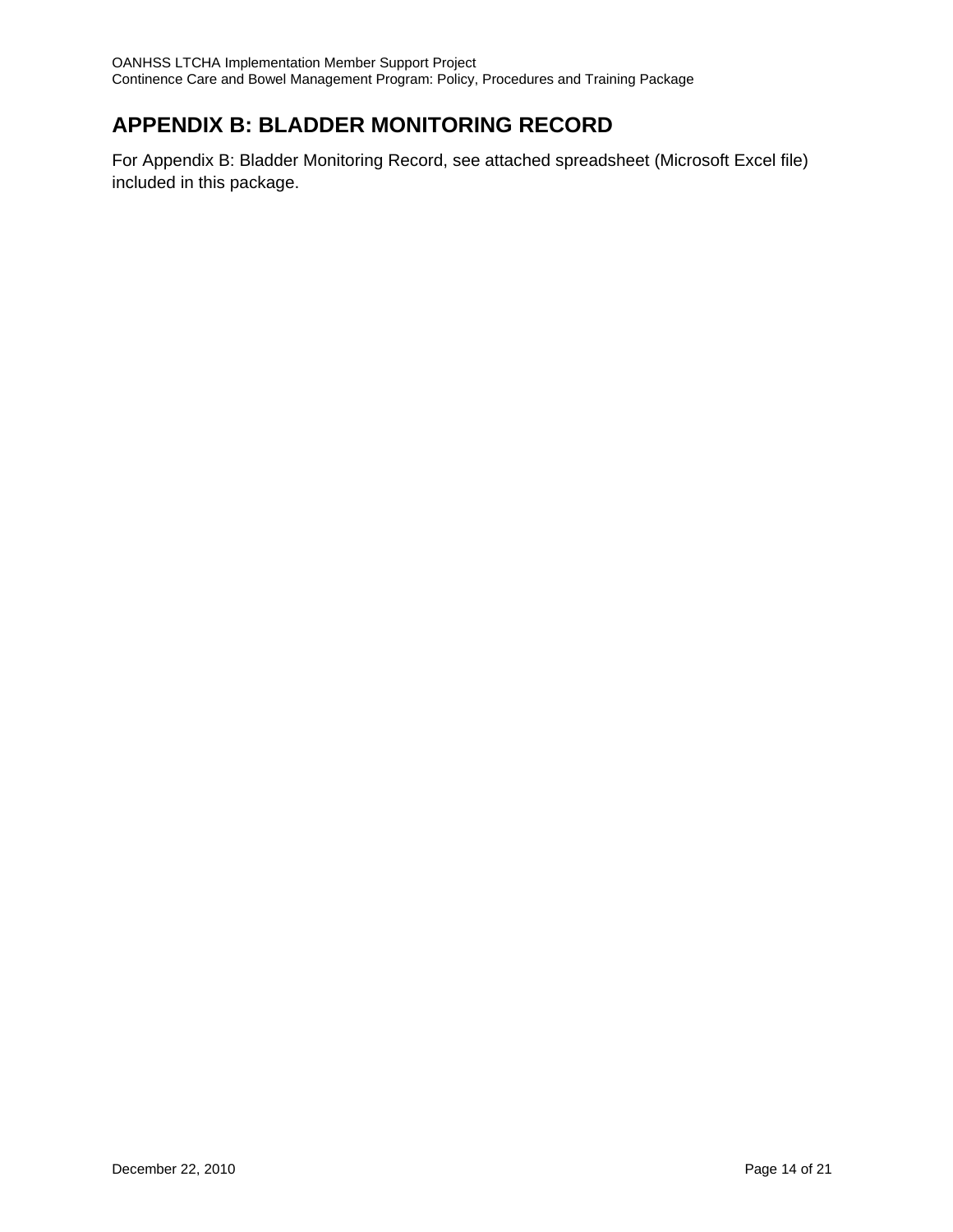## **APPENDIX C: BOWEL MONITORING RECORD**

For Appendix C: Bowel Monitoring Record, see attached spreadsheet (Microsoft Excel file) included in this package.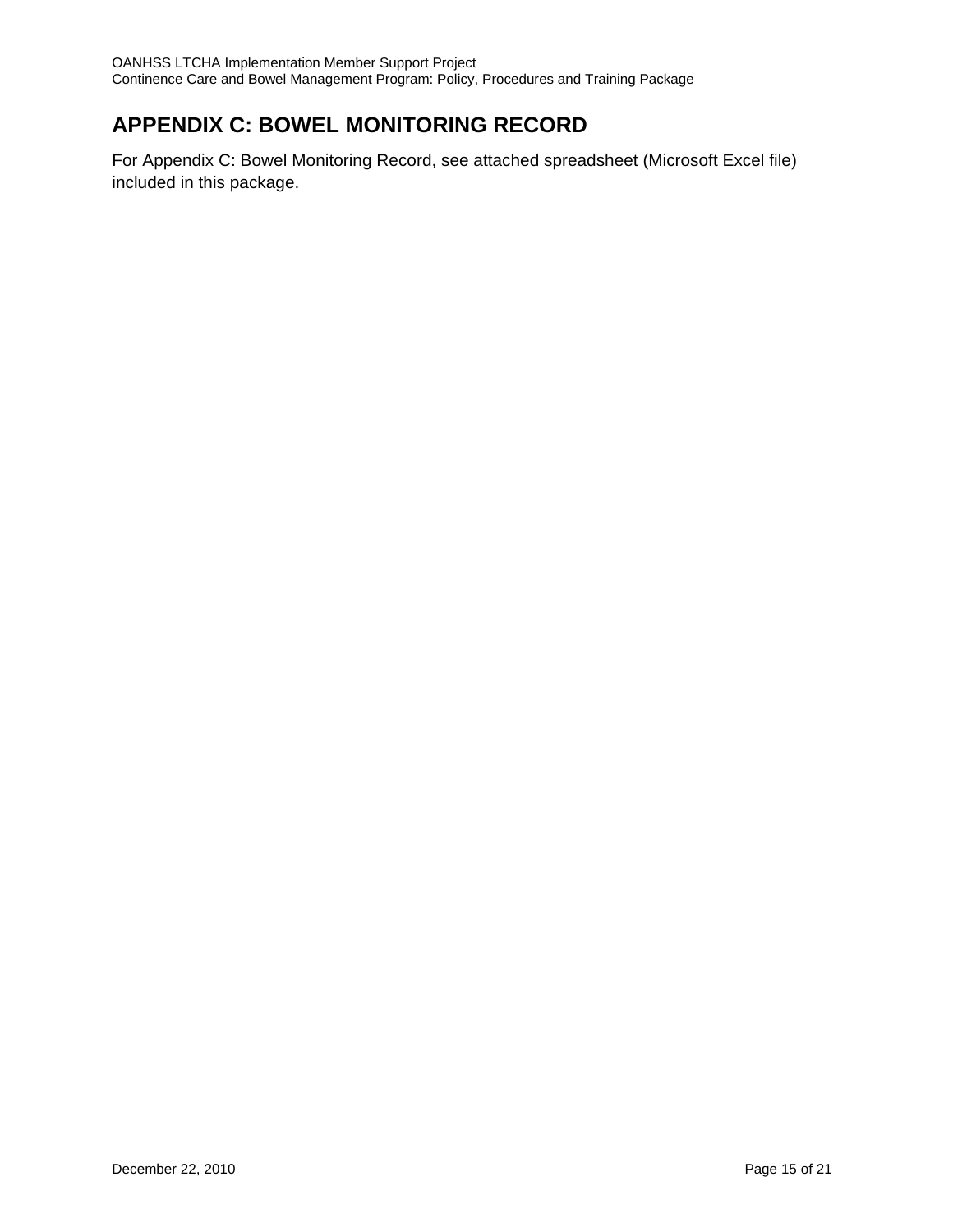## **APPENDIX D: CONTINENCE CARE PRODUCT EVALUATION FORMS**

### **Product Evaluation Form for Staff**

| IOME |  |
|------|--|
|      |  |

Unit:

Date: <u>the contract of the contract of the contract of the contract of the contract of the contract of the contract of the contract of the contract of the contract of the contract of the contract of the contract of the con</u>

| <b>Product Benefit</b> |                                                                                                                                  | Yes | No | <b>Comments</b> |
|------------------------|----------------------------------------------------------------------------------------------------------------------------------|-----|----|-----------------|
| 1.                     | Does the incontinent product keep your residents<br>skin dry?                                                                    |     |    |                 |
| 2.                     | Does the product promote a better sleep at night?                                                                                |     |    |                 |
| 3.                     | Is the resident being assisted with toileting while<br>wearing incontinent product                                               |     |    |                 |
| 4.                     | Do you feel that the product used improves residents<br>dignity?                                                                 |     |    |                 |
| 5.                     | Does the product help to promote safety by reducing<br>falls related to incontinence episodes in the daytime?                    |     |    |                 |
| 6.                     | Does the product help to promote safety by reducing<br>falls related to incontinence episodes in the<br>nighttime?               |     |    |                 |
| 7.                     | Does the product help maintain healthy skin<br>(reduced irritation or redness)?                                                  |     |    |                 |
| 8.                     | Does this product help reduce incontinence related<br>odour?                                                                     |     |    |                 |
| 9.                     | Does the incontinence product help eliminate<br>leakage on to clothing and soilage on to linen?                                  |     |    |                 |
|                        | 10. Is the product easy to apply and remove?                                                                                     |     |    |                 |
|                        | 11. Have you received education on the application and<br>use of the product?                                                    |     |    |                 |
|                        | 12. Does the product preserve the residents dignity by<br>being quiet, discrete and non bulky under clothing?                    |     |    |                 |
|                        | 13. Does the comfortable snug fit of the product help the<br>resident to be more mobile and active in their daily<br>activities? |     |    |                 |
|                        | 14. Does the incontinence product work well with your<br>toileting routines?                                                     |     |    |                 |
|                        | 15. Does the sizing and fit of the product promote<br>comfort?                                                                   |     |    |                 |
|                        | 16. Name the person you would go to with questions or<br>concerns.                                                               |     |    |                 |

Thank you for your feedback.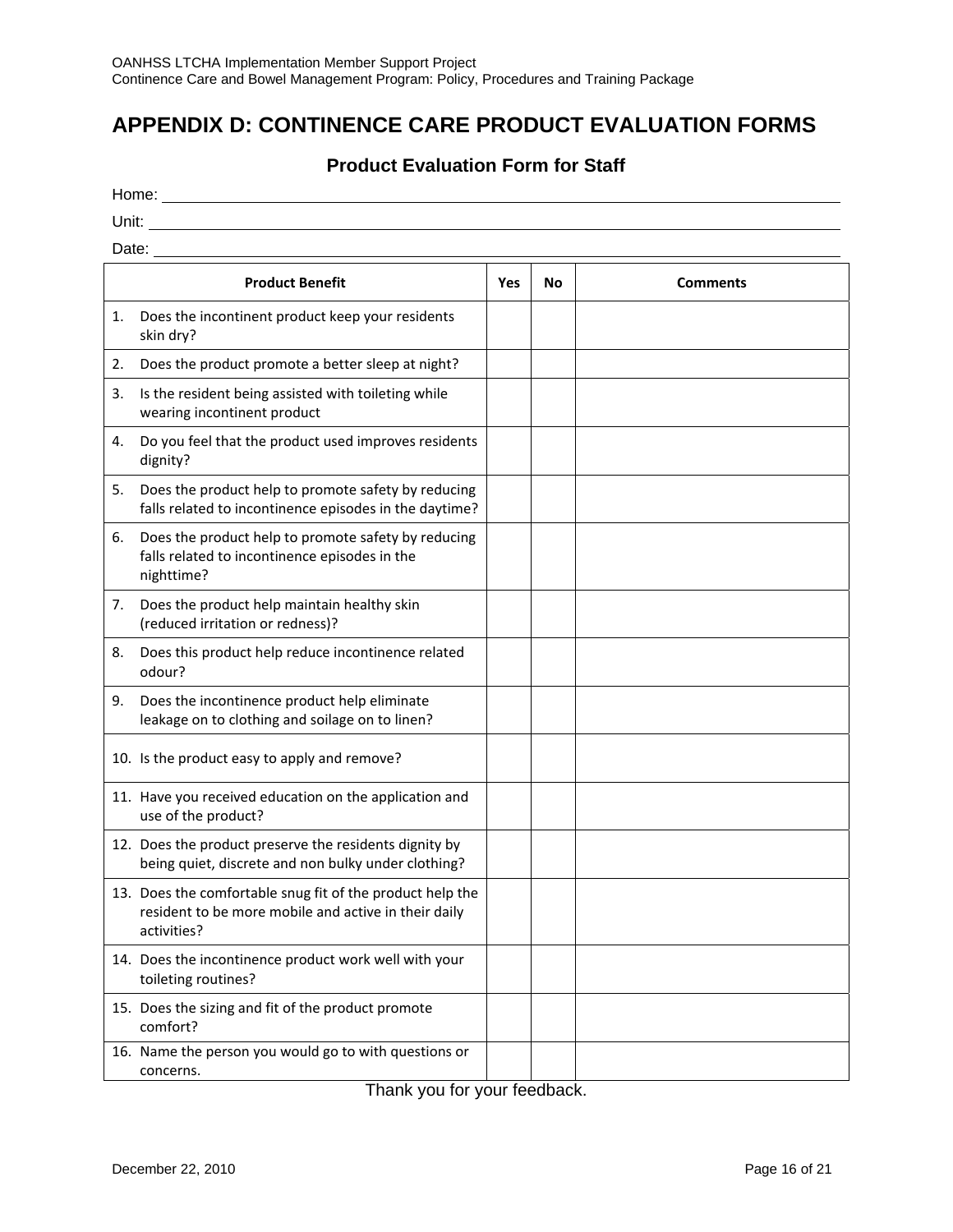| <b>Product Evaluation Form for Residents and Families</b> |  |  |  |  |
|-----------------------------------------------------------|--|--|--|--|
|-----------------------------------------------------------|--|--|--|--|

|    | <b>Product Benefit</b>                                              | Yes | No | N/A | <b>Comments</b> |
|----|---------------------------------------------------------------------|-----|----|-----|-----------------|
| 1. | Does the incontinent product keep your/their skin                   |     |    |     |                 |
|    | dry?                                                                |     |    |     |                 |
|    |                                                                     |     |    |     |                 |
| 2. | Does the product promote a better sleep at night?                   |     |    |     |                 |
|    |                                                                     |     |    |     |                 |
|    |                                                                     |     |    |     |                 |
| 3. | Are you/your family member being assisted with                      |     |    |     |                 |
|    | toileting while wearing incontinent product?                        |     |    |     |                 |
| 4. | Do you feel that the product used improves                          |     |    |     |                 |
|    | your/your family members' dignity?                                  |     |    |     |                 |
|    |                                                                     |     |    |     |                 |
| 5. | Does the product help to promote safety by                          |     |    |     |                 |
|    | reducing falls related to incontinence episodes in<br>the day time? |     |    |     |                 |
|    |                                                                     |     |    |     |                 |
| 6. | Does the product help to promote safety by                          |     |    |     |                 |
|    | reducing falls related to incontinence episodes in                  |     |    |     |                 |
|    | the night time?                                                     |     |    |     |                 |
| 7. | Does the product help maintain healthy skin                         |     |    |     |                 |
|    | (reduced irritation or redness)?                                    |     |    |     |                 |
|    |                                                                     |     |    |     |                 |
| 8. | Does this product help reduce incontinence<br>related odour?        |     |    |     |                 |
|    |                                                                     |     |    |     |                 |
| 9. | Does the incontinence product help eliminate                        |     |    |     |                 |
|    | leakage onto your/your family members clothing                      |     |    |     |                 |
|    | and soilage onto linen?                                             |     |    |     |                 |
|    | 10. Does the product preserve your/your family                      |     |    |     |                 |
|    | members' dignity by being quiet, discrete and                       |     |    |     |                 |
|    | non-bulky under clothing?                                           |     |    |     |                 |
|    |                                                                     |     |    |     |                 |

Thank you for your feedback.

Tool reproduced with the permission of TENA (www.tena.ca).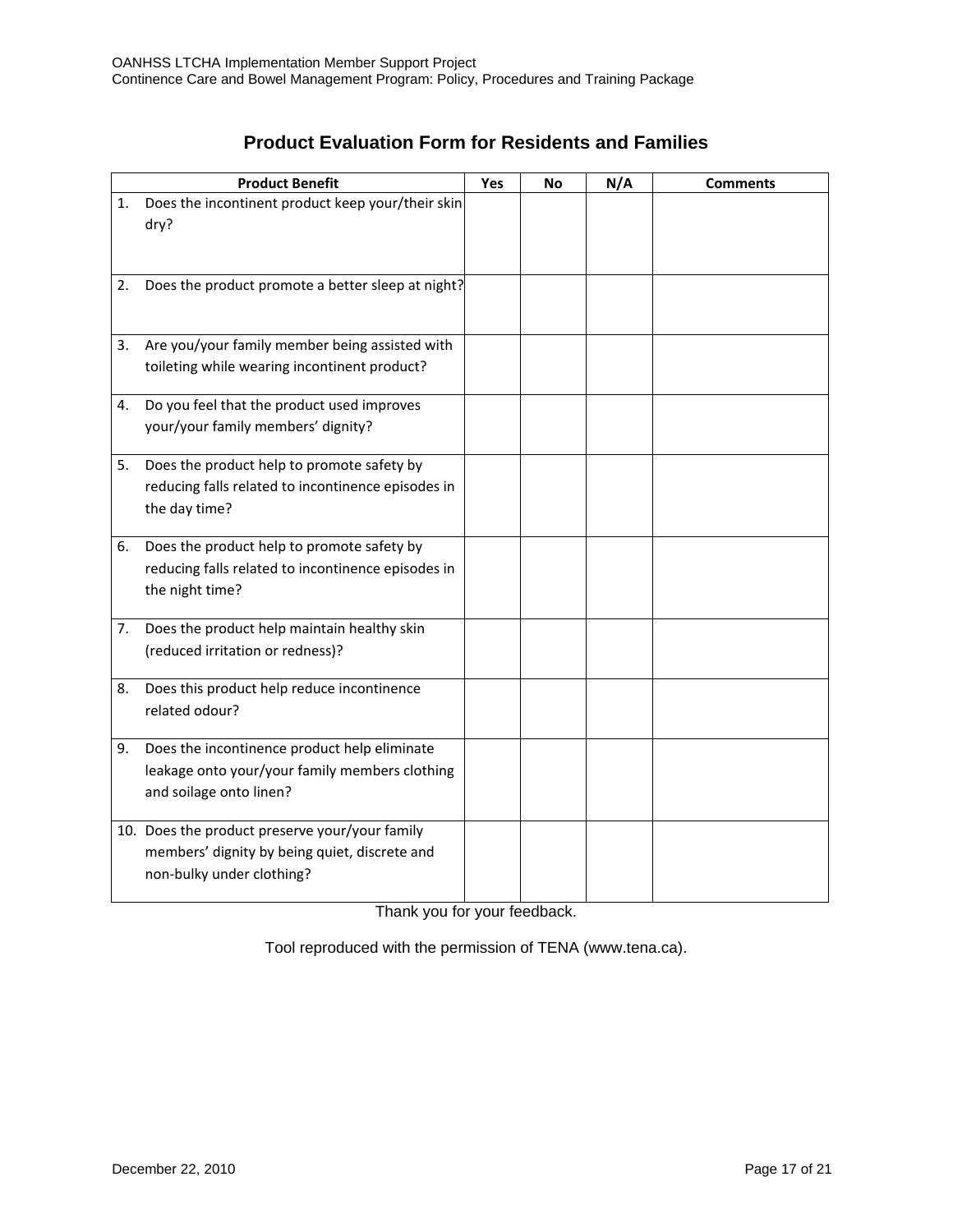## **APPENDIX E: CONTINENCE CARE AND BOWEL MANAGEMENT PROGRAM TRAINING PRESENTATION FOR REGISTERED STAFF**

For Appendix E: Continence Care and Bowel Management Program Training Presentation for Registered Staff, see attached presentation (Microsoft PowerPoint file) included in this package.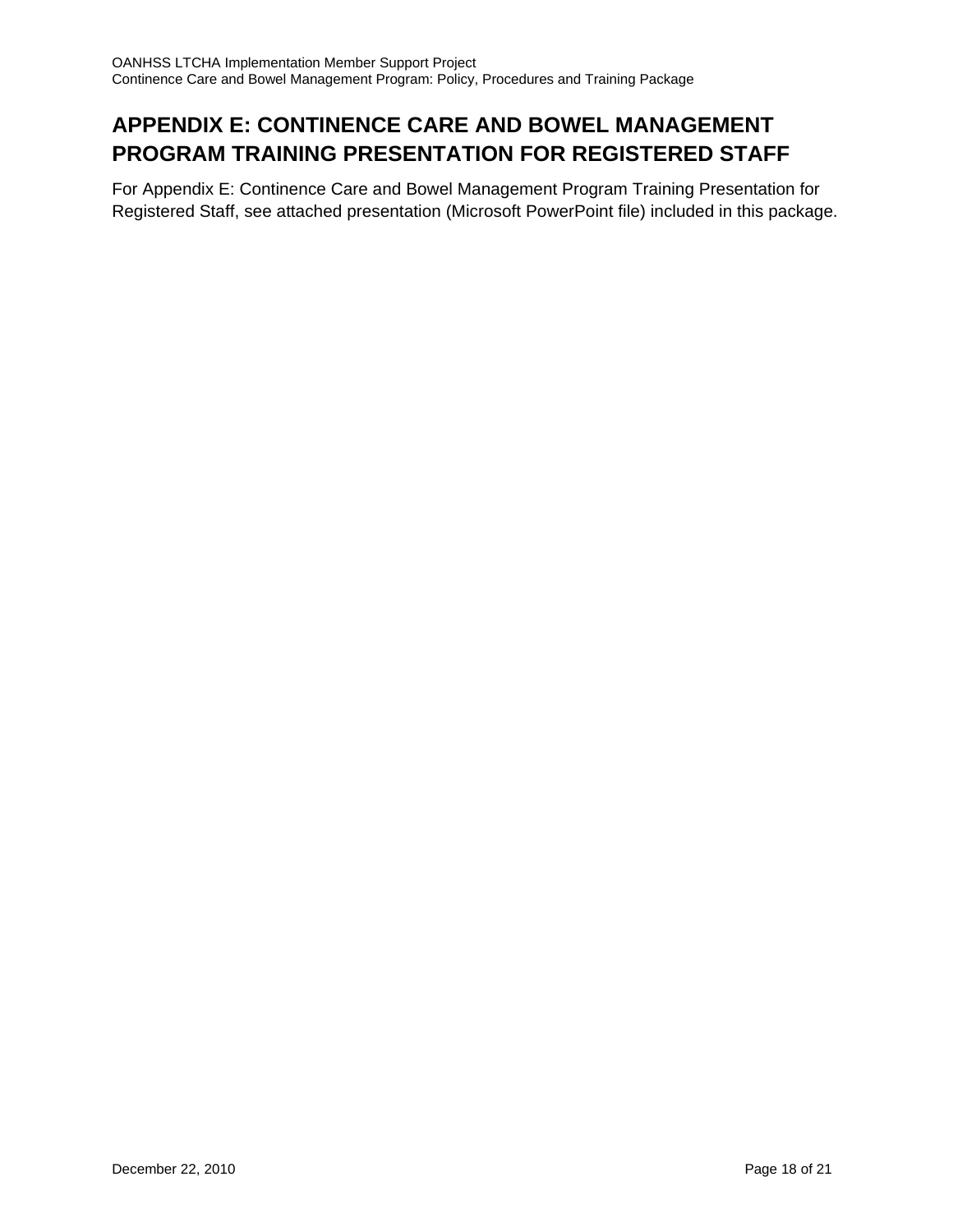## **APPENDIX F: CONTINENCE CARE AND BOWEL MANAGEMENT PROGRAM TRAINING PRESENTATION FOR FRONT-LINE STAFF**

For Appendix F: Continence Care and Bowel Management Program Training Presentation for Front-line Staff, see attached presentation (Microsoft PowerPoint file) included in this package.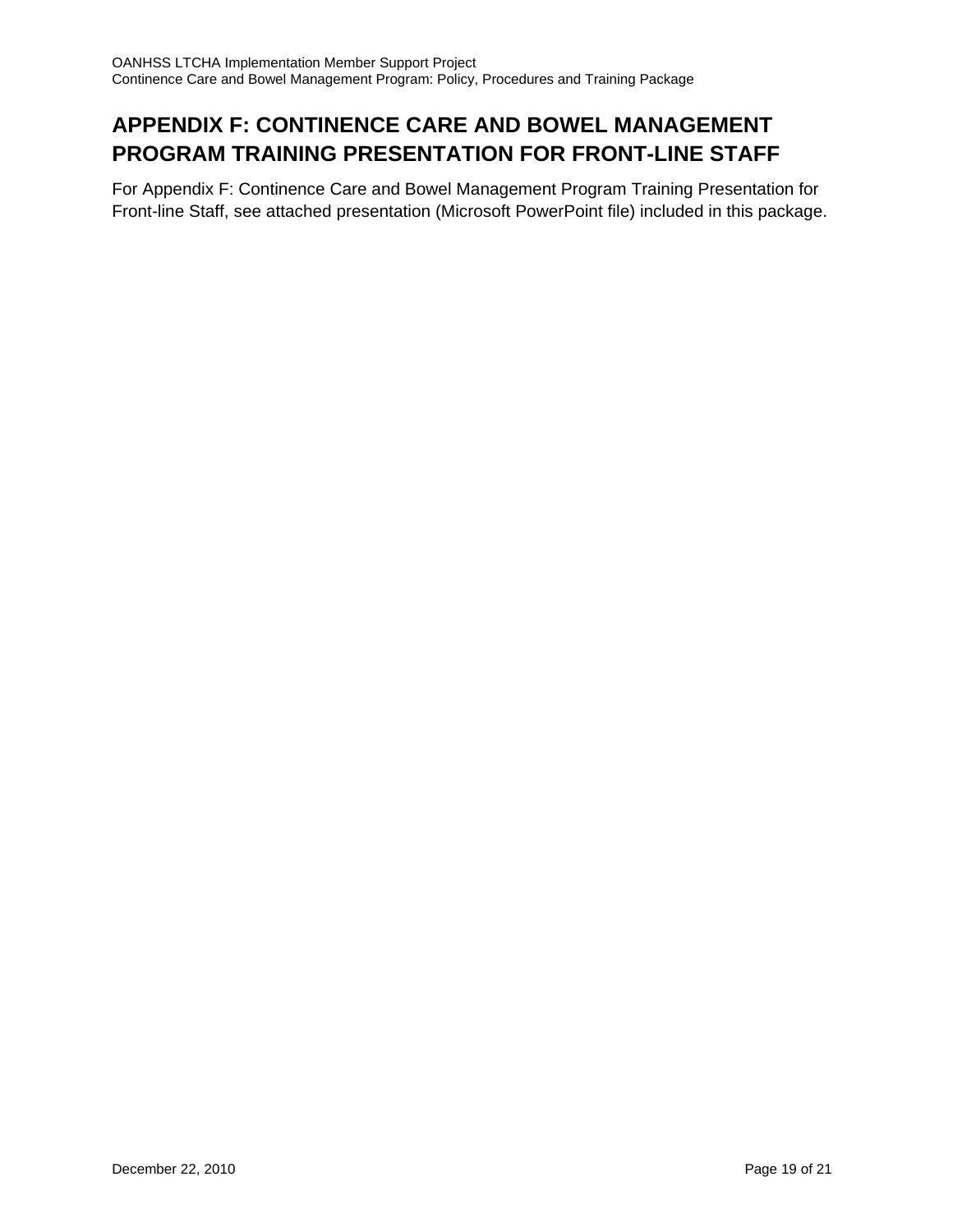## **APPENDIX G: CONTINENCE PROMOTION AND MANAGEMENT**

For Appendix G: Continence Promotion and Management, see attached presentation (Microsoft PowerPoint file) included in this package.